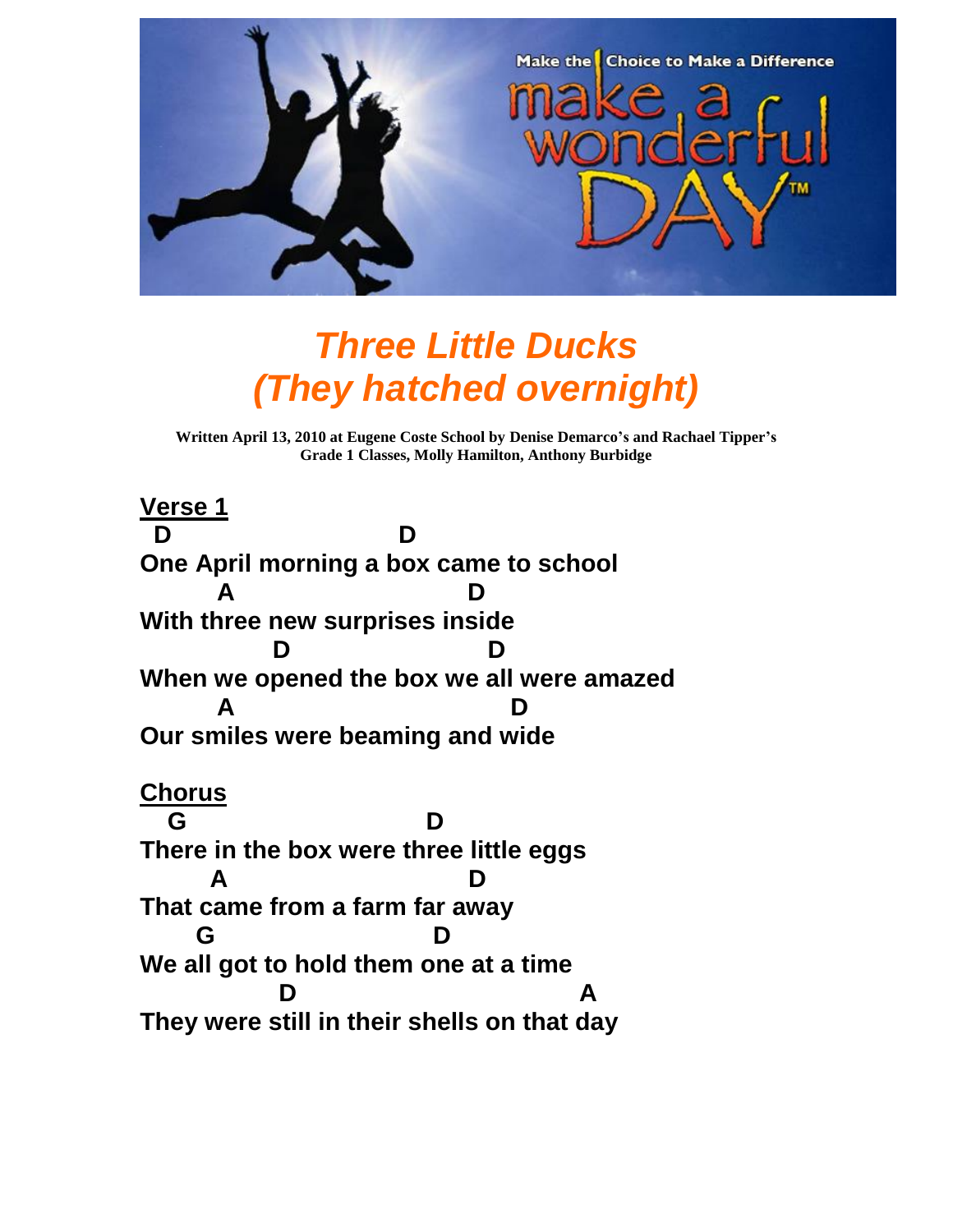**Verse 2 D D Then Wednesday morning all fuzzy and cute A D Three ducklings cracked out of those shells D D They were yellow and brown and fit in our hands A D But none of them stood very well**

**Chorus G D There in the box were three little ducks A D That came from a farm far away G D We all got to hold them one at a time D A They were cuddly and wanted to play**

**Verse 3 D D We decided to name the day they were born A D Before they returned to the farm D D There was Spotty and Earth Quack who had a black head A D And the smallest we gave the name Charm**